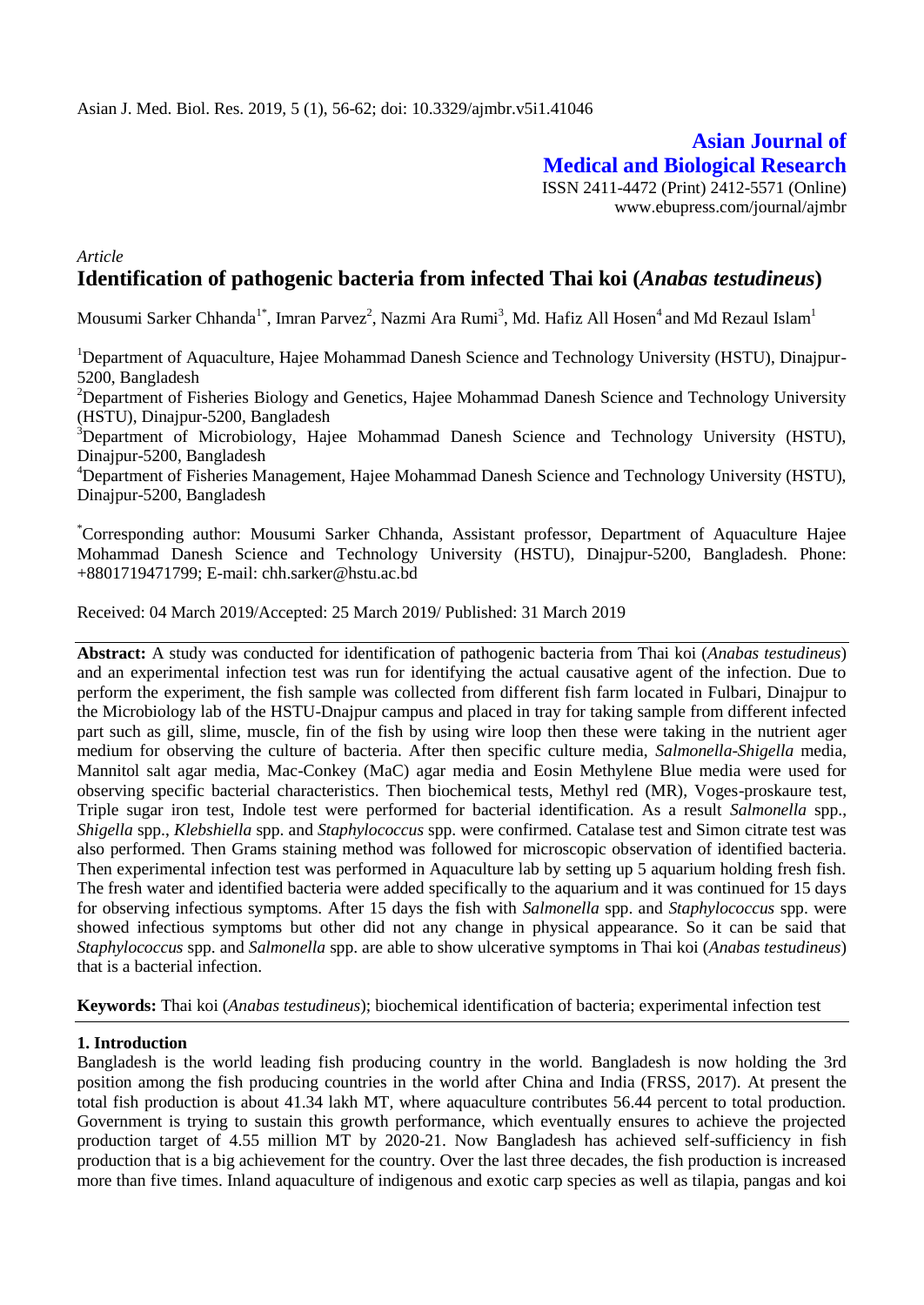expanded massively. Besides, new interest grew in farming of indigenous species like koi, singh, magur, pabda, gulsha, and mola. (DoF, 2017). The koi *(Anabas testudineus*) is known as small indigenous species in Bangladesh and it looks like greenish in appearance. In earlier period the native koi was very plentiful in almost all the freshwater body in our country (Mahmood, 2003). The Koi (*Anabas testudineus*) naturally found in Bangladesh, India, Pakistan, Ceylon, Myanmar, Srilanka, Thailand, Cochin-China, Tongking, Souththern China, Philippines, Polynesia and Malaysia (Sterba, 1983; Sen, 1985; Talwar and Jhingram, 1991). Once upon a time, climbing perch or Koi was very much abundant in almost all freshwater systems of Bangladesh (Mahmood, 2003). Koi (*Cyprinus carpio* koi) are well-known common carp (*C. carpio*) that belong to the *Cyprinidae* family. Thai koi *(Anabas testudineus)* has been brought in Bangladesh from Thailand in 2002 due to higher taste, growth, nutritious value and a high market price (Alam *et al*., 2006). The koi fish are usually known to the ornamental varieties of domesticated common carp that have high economic value. The culture of koi *(Anabas testudineus)* fish is a popular culture practice in Bangladesh because of the development of induced breeding and mass seed production. About 23,000 farmers are involved in koi production. It was assumed that the number of koi *(Anabas testudineus)* farmers would be increased at large number in near future. Most farmers (60%) produce koi under polyculture while the remainder (40%) practices monoculture. About 10% of farmers are involved in extensive or improved-extensive farming, while 60% and 30% practice in semi-extensive and intensive farming, respectively. The total annual koi production in Bangladesh was estimated at 22,989 tons in 2010-11. Now-a-days koi *(Anabas testudineus)* fish has been introduced to our culture arena. It has a great demand in the market forties nutritive value and taste. Many hatcheries have been established in our country with a view to producing koi (*Anabas testudineus*) fry. Especially greater Mymensingh, Gazipur and bogra are playing prominent role in producing koi fry (Roy *et al*., 2013). Culture of koi fish is faced with several problems on which disease infection is usual in winter season. The common disease of koi fish includes fin rot, gill rot, skin ulcer. Among of this skin ulcer is fatal to koi fish. It may be appeared due to several causes such as presence of pathogen especially bacteria, fungi, low water quality, presence of high content of ammonia etc. It is associated with an outbreak in the skin extending through all the layers that fails to heal and accompanied by inflammation. Bacterial infection in fish farm is crucial to the fish and consumer. The presence of bacteria belonging to the genus *Staphylococcus, Pseudomonas, Flavobacterium, Escherichia, Salmonella*, *Aeromonas* are majorly responsible for bacterial infection in koi fish. Due to bacterial infection fish loses it demand to consumer and sometime become totally unusable for consume and so great economic loss can be occurred. As there is no detailed information on the bacterial diseases in koi (*Anabas testudineus)* culture systemin Bangladesh, the present work was designed to study the diagnosis of bacterial diseases in koi (*Anabas testudineus)* culture and finally reduce the production loss of koi culture system in Bangladesh. So the main objective was to isolate and identify the responsible bacteria from Thai koi *(Anabas testudineus)* fish, and to observe the clinical signs produced by experimental infection.

#### **2. Materials and Methods**

#### **2.1. Collection of samples**

The infected experimental fish-Thai Koi *(Anabas testudineus)* sample (Figure 1) was collected from different fish farm in Phulbari, kalirhat, Dinajpur on January 2018 to the Bacteriological laboratory in the Department of Microbiology, at Hajee Mohammad Danesh Science and Technology University, Dinajpur-5200. During sample collecting period the range of Ph, dissolved oxygen, temperature was confirmed from farm manager. The temperature was 20°c, ph was 6 and dissolved oxygen was 5ppm.



**Figure 1. Infected koi fish.**

#### **2.2. Preparation of sample**

Firstly the collected fish was taken in a tray and it was anaesthetized by inserting forceps at the end of the head region. Then sample was taken from different infected body part of the fish-Muscle, Gill, and Fin, Slime and then kept in Petridis. A homogenized suspension was made with the help of mortar and pastel.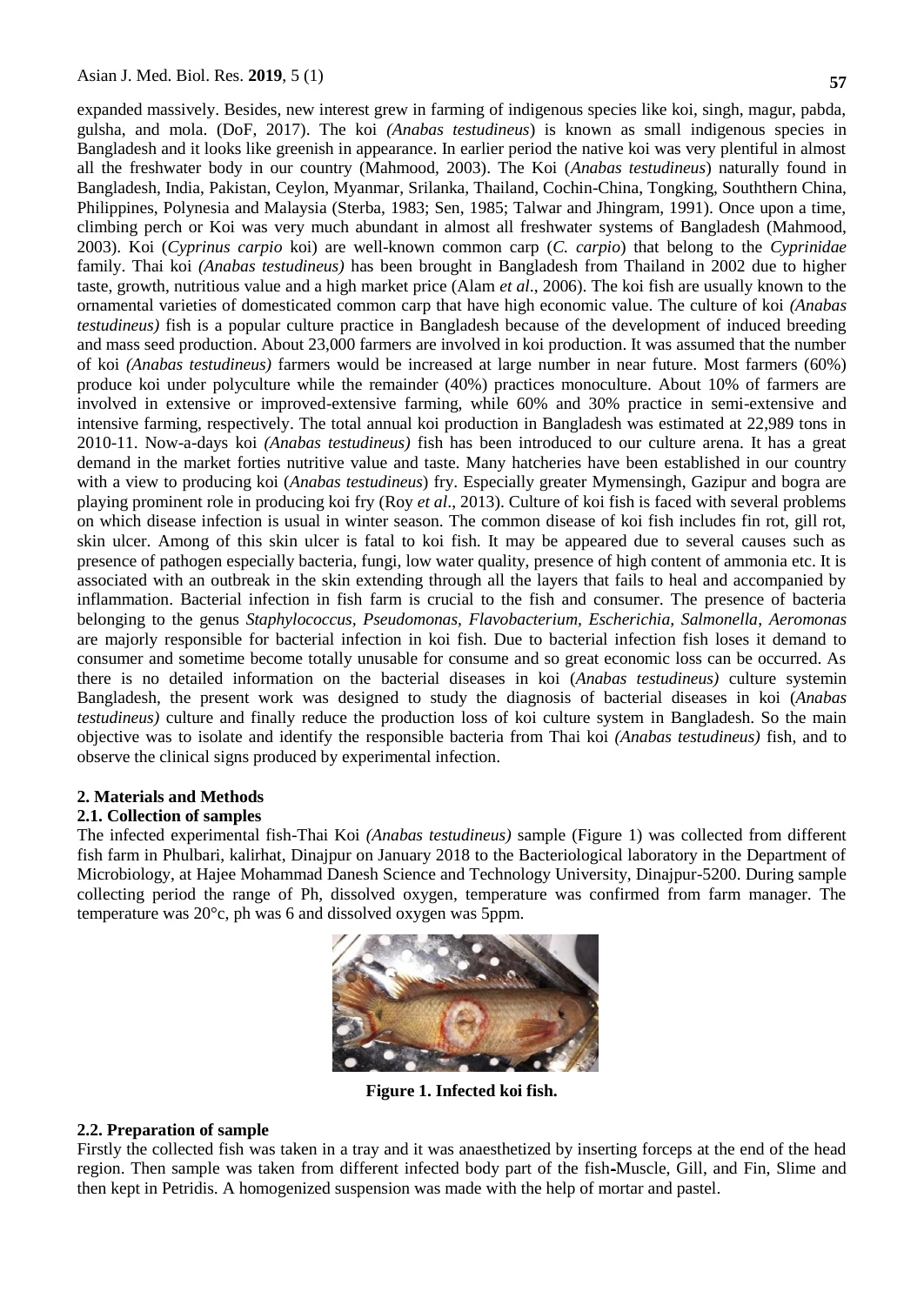#### **2.3. Techniques for the isolation and identification of associated bacteria**

Culture of fish samples as soon as earlier and inoculated separately with nutrient agar media and were incubated at  $37^{\circ}$ C for overnight. The colonies on primary cultures were repeatedly subcultured by streak plate method (Cheesbrough, 1985) until the pure culture with homogenous colonies were obtained. Media such as MacConkey agar, Eosin Methylene Blue agar, Salmonella Shigella (SS) agar, and Manitol Salt Agar (MSA) were used for sub-cultures and incubated at 37°C for 24 hours for growth. Identification of bacteria was performed on the basis of colony morphology Gram's staining reaction and biochemical test. Isolation the organism with supporting growth characteristics of *Klebshiella spp.* were maintained on EMB agar, *Salmonella spp.* were maintained *Salmonella-Shigella* agar and *Staphylococcus spp.* was maintained on MS agar. Biochemical tests, named as TSI, MR, VP, Indole and Catalase test were performed as per the standard methods (Cheesbrough, 1985).

### **2.4. Inoculation of isolated bacteria in experimental fish**

For **e**xperimental infection, the fresh Thai koi (*Anabas testudineus*) species were collected from another fish farm 5 aquariums were set in which one was control and other contains specific bacteria that was performed in the Aquaculture lab with maintaining water quality. The inoculation of bacteria was done by using were loop that was used to take the bacteria in the aquariums in which aquarium 1 contains *Salmonella* spp*.,* aquariums 2 contains *Shigella* spp*.,* aquariums 3 contains *Staphyloccus* spp., and aquariums 4 contains *Klebshiella* spp*.,* and aquarium 5 is the control*.* The experiment was run for 15 days to determine the infection and two time observation was continued daily for 15 days.

#### **3. Results**

### **3.1. Result of cultural characteristics**

Cultural characteristics of each type of bacteria isolated from infected Thai koi were studied for the examination of size, shape, colony characteristics, and pigment production in various solid media. The pure cultures of the organism from each mixed culture were obtained by repeated streak plate method by using different selective solid media for study. The individual culture characteristics of bacterial isolates are presented in Table 1.

| <b>Isolated Organism</b> | NA                                                                                         | SS agar                        | MS agar             | MC agar                     | <b>EMB</b> agar   | SCA agar       |
|--------------------------|--------------------------------------------------------------------------------------------|--------------------------------|---------------------|-----------------------------|-------------------|----------------|
| Satphylococcus spp.      | On nutrient ager isolates<br>produce translucent, opaque,<br>smooth, gray whitish colonies |                                | yellowish<br>colony |                             |                   |                |
| Salmonella spp.          | On nutrient ager isolates<br>produce translucent, opaque,<br>smooth, gray whitish colonies | black color in<br>appearance   |                     | whitish<br>growth<br>colony |                   | blue<br>colony |
| Shigella spp.            | On nutrient ager isolates<br>produce translucent, opaque,<br>smooth, gray whitish colonies | whitish color<br>in appearance |                     |                             |                   |                |
| Klebshiella spp.         | On nutrient ager isolates<br>produce translucent, opaque,<br>smooth, gray whitish colonies |                                |                     |                             | blackish<br>color |                |

#### **Table 1. Result of cultural characteristics of the organisms in selective media.**

Legends: NA = Nutrient agar, MC = MacConkey agar, EMB = Eosin Methylene Blue agar, SS = Salmonella Shigella agar, SCA= Simmons citrate agar, MS=Mannitol salt agar.

#### **3.1.1. Nutrient agar test**

Nurient agar plates streaked separately with the samples and the growth of bacteria were indicated by the circular, small smooth, and gray white colonies after 24 hours of incubation at  $37^{\circ}$ C aerobically.

#### **3.1.2.** *Salmonella-Shigella* **agar test**

*Salmonella-Shigella* agar plates streaked separately with the samples and the growth of bacteria were indicated by the Clear, black center colony that refers to *Salmonella* spp., and whitish colony refers to *Shigella* spp., fter 24 hours of incubation at  $37^{\circ}$ C aerobically.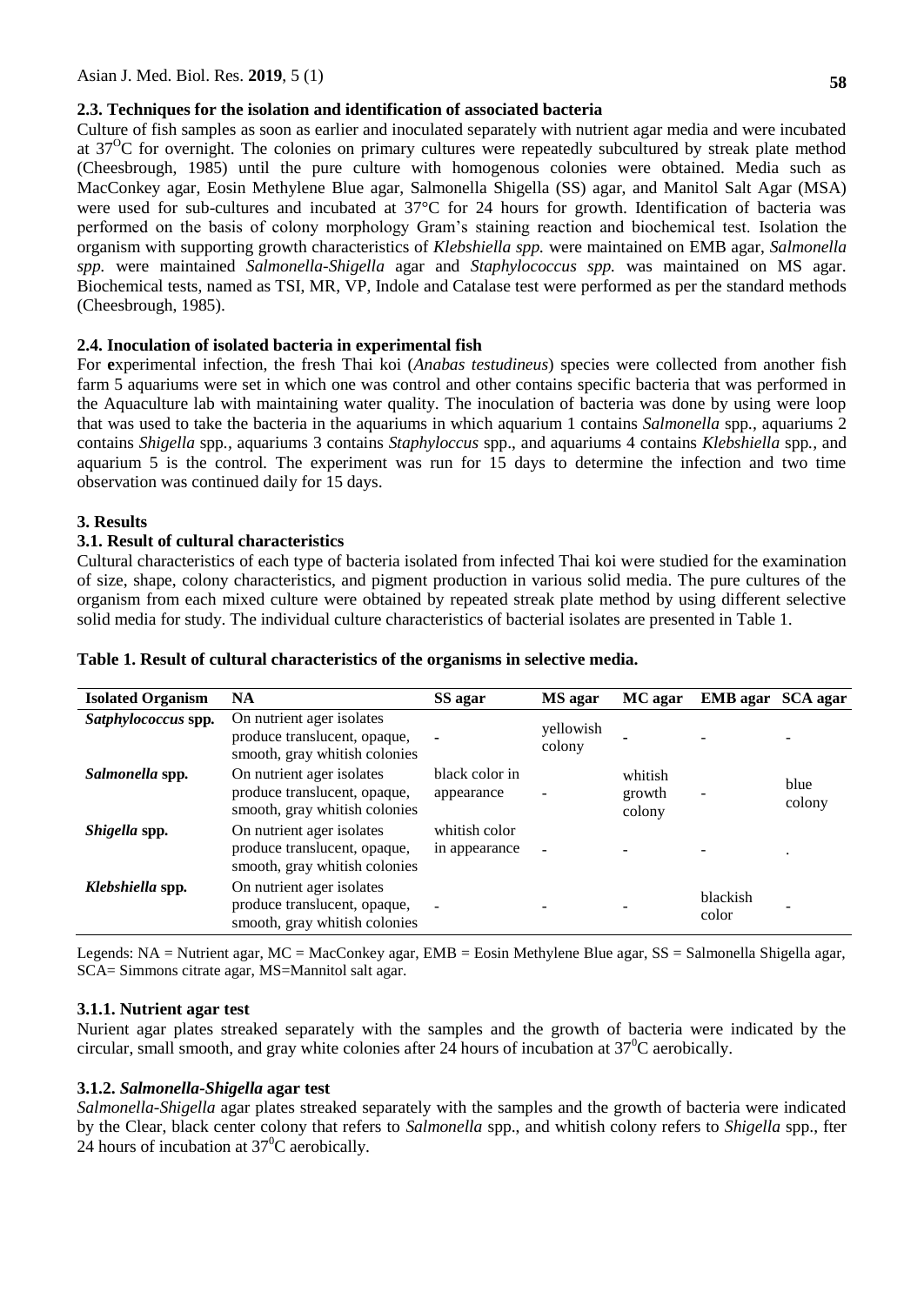#### **3.1.3. Mannitol salt ager test**

Mannitol salt agar plates streaked separately with the samples and the growth of bacteria were indicated by the yellowish colony after 24 hours of incubation at 37<sup>0</sup>C aerobically that refers to *Staphylococcus* spp*.* 

#### **3.1.4. Mac Conkey ager test**

Mac Conkey agar plates streaked separately with the samples and the growth of bacteria were indicated by the whitish colonies after 24 hours of incubation at 37<sup>o</sup>C aerobically that refer to *Salmonella* spp.

### **3.1.5. Eosine methyline blue ager test**

Isolates produce nonmetallic blackish color in EMB ager that refers to the growth of *Klebshiella* spp.

#### **3.1.6. Simon citrate test**

Isolated *Salmonella* spp*.* bacteria were poured into the prepared medium and it turned into blue color that was the positive reaction.

### **4. Result of biochemical test**

Bacteria isolated from the sample subjected to various types of physiological tests such as Triple sugar iron test, methyl red test, Voges-Prostauer test, and indole test to determine their biochemical characters. The result was presented in Table 2.

**Table 2. Result of biochemical tests of the isolated** *Satphylococcus* **sp.,** *Salmonella* **sp.,** *Shigella* **sp***., Klebshiella* **sp***.,* **from infected parts of Thai koi.**

| <b>Isolated bacteria</b> | МR | Indole | TSI |
|--------------------------|----|--------|-----|
| Satphylococcus sp.       |    |        |     |
| Salmonella spp.          |    |        |     |
| Shigella sp.             |    |        |     |
| Klebshiella sp.          |    |        |     |

MR= Methyl Red, VP= Voges Proskaure, TSI= Triple Super Iron

## **4.1.1. Methyl red test (MR)**

After 48hr. methyle red solution was added and it gave red color with ring for isolates bacteria that was positive reaction.

#### **4.1.2. Voges-Prostauer test (VP)**

In VP test after 72hr. alpha left hone and potassium hydroxide was added and it produced red color for identified bacteria that was positive reaction.

## **4.1.3. TSI test**

In this test black color of hydrogen sulfide gas was produced for *Salmonella* spp*.* and *Klebshiella* spp*.* as well as red and yellowish color were produced for *Staphylococcus* spp*.* and *Shigella* spp*.* that refers to the positive reaction.

#### **4.1.4. Indole test**

After 24hr of incubating, kava's indole reagent was added in which red ring was observed for *Salmonella* spp*.*, *Klebshiella* spp*.* that was positive reaction on the other hand *Staphylococcus* spp*.* and *Shigella* spp. did not produce any color that was negative.

#### **4.1.5. Catalase test for** *staphylococcus sp.*

After giving of 1-2 ml hydrogen peroxide solution in bacteria containing slide gas bubble was observed for *Staphylococcus* spp*.* 

## **4.2. Microscopic observation though Gram's staining method**

Microscopic observation was observed after preparing slide with the help of Grams staining method that was performed to observe the shape and gram reaction of the isolates. The isolates were found to be curved, chain, cluster, comma and rod shape.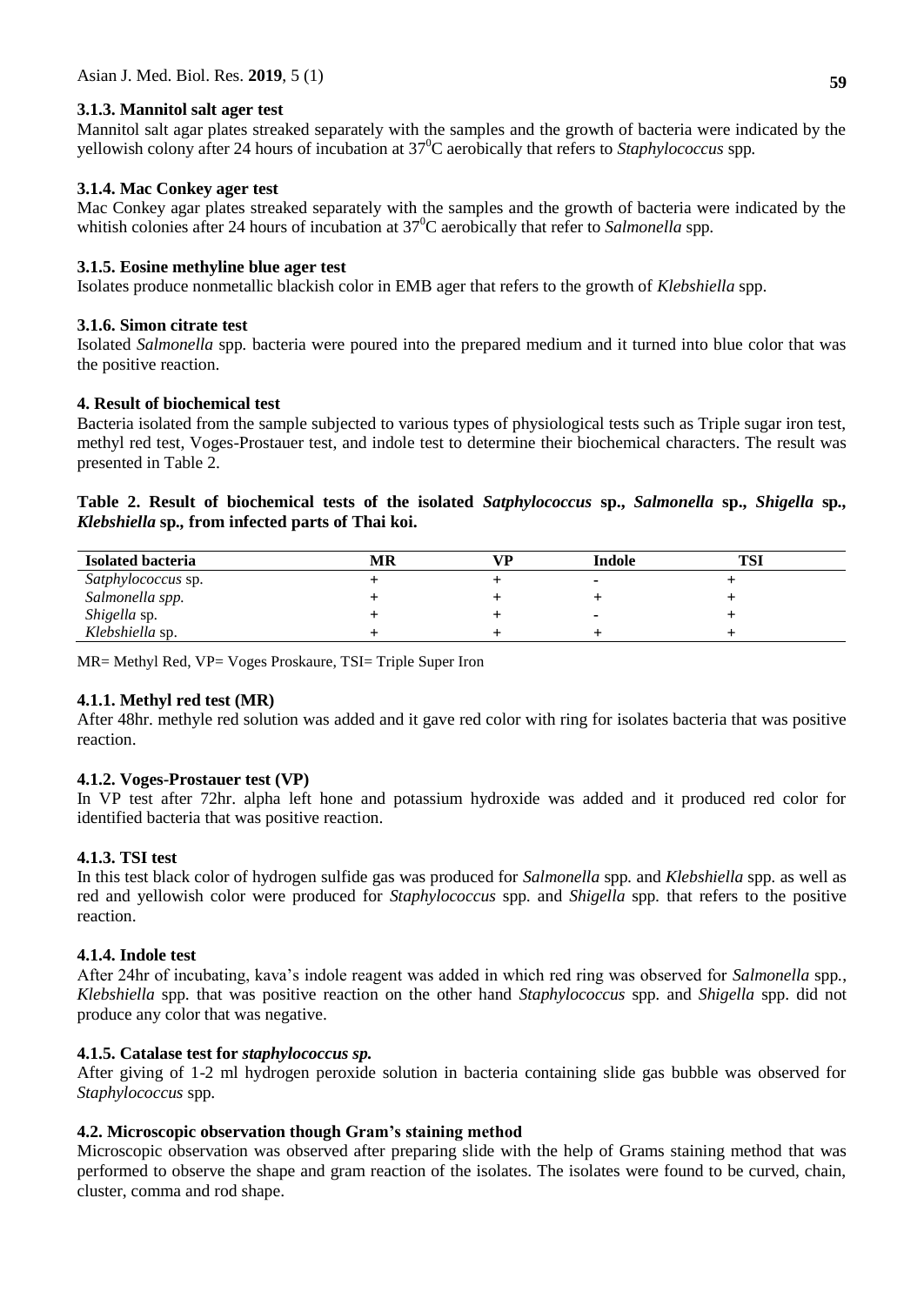**60**

#### **4.3. Experimental infection**

Among four isolated bacteria *Salmonella* and *Staphylococcus* containing fish in aquarium show disease sign but other bacteria containing fish do not show any change in physical appearance.

#### **5. Discussion**

Fish farming is an important sector that has been contributing progressively to our economy. It is one of the fastest growing and most promising industries with the brightest of future for our country. In spite of such potentiality, fish farming is confronted with acute problem of disease like fungal, bacterial, viral disease and also skin ulcer that can be caused by different factor can causes great harm to the production cycle. Majorly fungal and bacterial agents are responsible for skin ulcer. The study was aimed at determination the lethal effect of bacterial agent like *Salmonella spp.*, *Shigella* spp., *Staphylococcus* spp., and *Klebshiella* spp., isolated from different part of infected body parts of koi fish. The research work was carried out at microbiology laboratory and aquaculture laboratory in university campus after collecting fish sample from a fish farm of Fulbari, Dinajpur. Due to identification of the bacteria specific culture media and biochemical tests were performed. After characterization of bacteria, an experimental test setting up 5 ordinary aquarium holding fresh fish with identified bacteria was run for 15 days to know the actual causative agent of skin ulcer of fish. By performing this test, it was confirmed that fish with *Salmonella* spp*.* and *Staphylococcus* spp*.* produced ulcerative symptoms but fish with *Shigella* spp. and *Klebshiella* spp*.* did not produce ulcerative symptoms. Aquatic environments are the major sources of *Salmonella* spp. and fishery products have been recognized as a major carrier of food-borne pathogen such as *Salmonella* spp*.* (Kamat *et al*., 2005). The major hazards of concern for aquaculture fish include pathogenic microorganisms, antimicrobial or drug residues and environmental contaminants. It has been reported that fish can serve as vehicle of *Salmonella* transmission to public (Hradecka *et al*., 2008). Prevalence of *Salmonella* spp. in chicken, eggs and feed has been reported by many researches previously (Arshad *et al*., 2006). Thus it was postulated that, this is one of the possible pathway how *Salmonella* spp. was introduced to catfish aquaculture in Kelantan. The feed made from chicken offal, spoiled eggs and commercial fish feed can transfer *Salmonella* spp. to the aquaculture environment and feed serves as a source for *Salmonella*  spp. growth in fish and aquaculture water (Lunestad *et al*., 2007). Budiati *et al*. (2012) stated that, the prevalence of *Salmonella* spp. in catfish fed with chicken offal or homemade food was relatively higher than the fed with only commercial fish feed. The outbreak of fish-related *Salmonellosis* in human was believed to be due to improperly cook of contaminated fish. Novotny *et al.* (2004) reported that the fish could become a vector of *Salmonella* spp. infection and smoking process may not eliminate bacterial contamination from raw fish. Improper storage or cross-contamination of food by contaminated raw fish or utensil was also the factors of *Salmonellosis* outbreak in human. An epidemiological investigation proved that there was no estimate available for foodborne illness attributed to channel catfish meat because catfish are usually cooked to sufficient temperature to kill microbial pathogen. Several studies reported and demonstrated that raw or undercooked animal-source proteins such as catfish may be contaminated with a variety of pathogenic organism including *Salmonella* spp. (Finley *et al*., 2006). Therefore, fish-associated food borne *Salmonellosis* outbreak could happen primarily in animal and human due to consuming the improper cooking of contaminated raw catfish or improper handling of contaminated raw catfish, or, it could happen as secondary *Salmonellosis* outbreak in human (owner) from infected animals due to consumption of contaminated raw catfish. This is related to 'One-Health' issues. According to Thong (2006), the *Salmonella corvallis* and *Salmonella typhimurium* caused nontyphoidal *Salmonellosis* in human in Malaysia during the year 2005. From the above discussion it is clear that Thai koi fish farm could be highly infected by *Salmonella* spp*.* which may come through fish feed or culture environment or both and can causes a great harm to koi culture system in Bangladesh. The other bacteria *Staphylococcus* spp. is also responsible for fish bacterial diseases which are also reported by different scientists. Richards *et al.* (1999) found that *Staphylococcus aureus* is responsible for skin and soft tissue infections, pneumonia, bloodstream infections, osteomyelitis and endocarditis, as well as toxin-mediated syndromes like toxic shock and food poisoning. According to Shittu *et al*. (2009) *S. aureus* is an important pathogens in acquired infection. It has developed resistance to a wide range of antimicrobial drugs, which complicates the treatment of infections. In particular, methicillin-resistant *Staphylococcus aureus* has become a notorious etiologic agent for a wide variety of infections and it is one of the most important nosocomial pathogens worldwide. With the use of tissue Gram staining method, the presence of Gram-positive cocci shaped cells around the necrotic tissue cells and erythrocytes in the heart and liver tissues were detected which is related with present study. From the present study it could concluded that bacterial infection is the most important causes of skin ulcer of fish leading to high mortality of fishes in farm that can causes great economic losses for fish farmer. But all bacteria are not responsible for primary infection, like *Shigella* spp*. and Klebshiella* spp*.* do not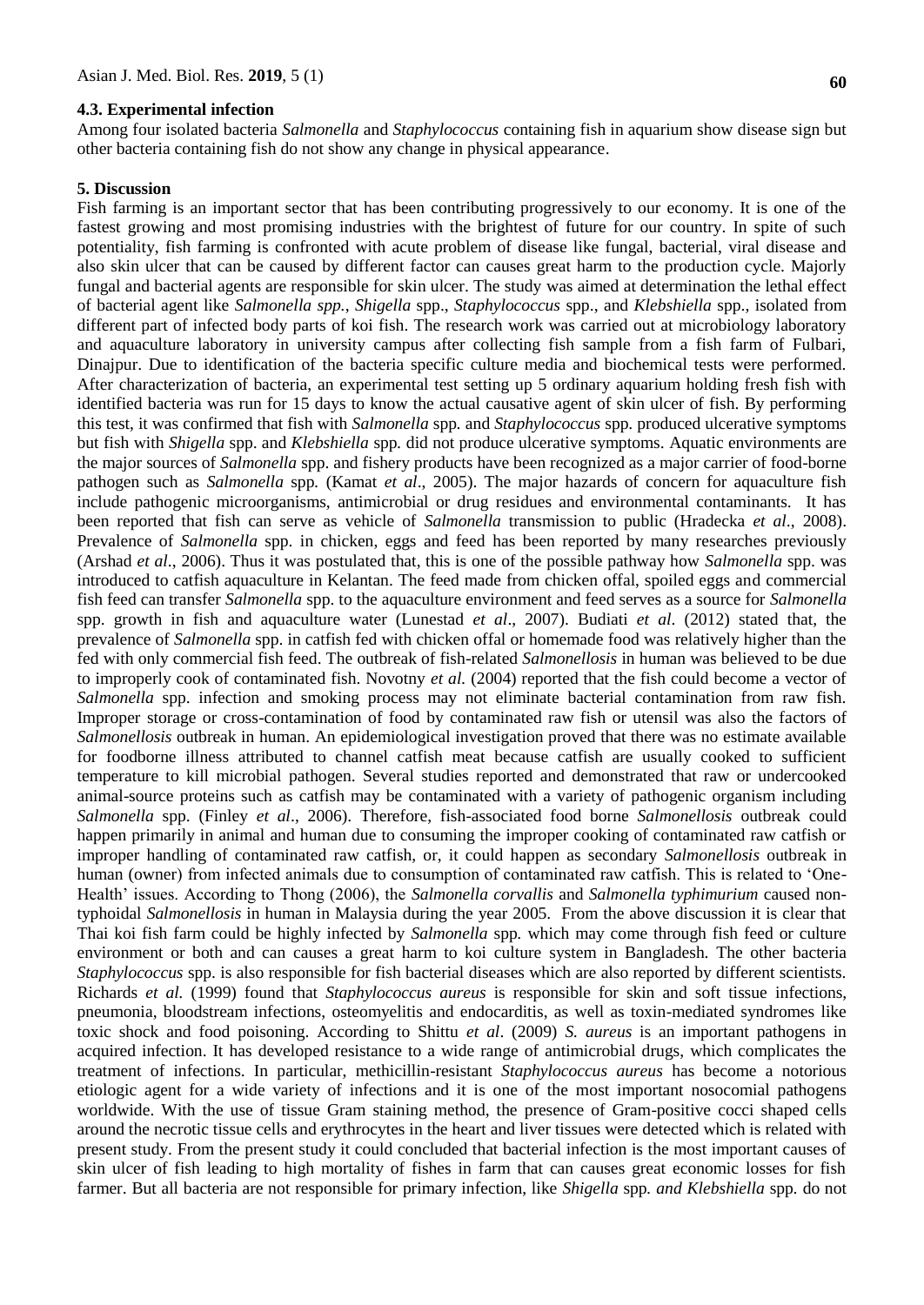produce ulcerative symptoms and are mainly responsible for secondary infection. So before any bacterial disease treatment it is essential to identify the causative bacteria first. This was the main proposes of present study. Overall the selected farm should be periodically checked for the prevention of infection and positive reactor should be culled as well as bio-security plan of the farms should be followed strictly to reduce the risk of bacterial diseases.

#### **6. Conclusions**

The research work was conducted to isolate and identify pathogenic bacteria from Thai koi that was collected from Fulbari Upazilla of Dinajpur District. Among Economically important disease of koi (*Anabas testudineus*), skin ulcer is one of the most well-recognized and able to create a great loss in production that are causes by bacteria. Bacteria isolated from different body part of the infected Koi fish (*Anabas testudineus*), are *Staphylococcus* spp., *Salmonella* sp., *Klebshiella* spp., and *Shigella* spp. These bacteria are the normal inhabitant of the skin, gill, muscle, and the slime of diseased and healthy fishes. Among the identified bacteria, *Salmonella* spp. and *Staphylococcus* spp. was confirmed after completing experimental test are the actual causative agent of bacterial diseases in koi fish. They are also the important opportunist that can cause superficial to life-threatening illness in koi fish including ulcerative symptoms. The other two bacteria *Shigella* spp. and *Klebshiella* spp. may be occur secondary infection in Thai koi (*Anabas testudineus).* This is a preliminary work on bacterial diseases, especially for identification of causative agent of bacterial diseases for koi fish and based on biochemical examination. More works like molecular identification of bacteria are needed for rapid and affordable monitoring of bacterial diseases of koi fish culture in Bangladesh.

#### **Acknowledgements**

This research work was supported by Department of Microbiology and Department of Aquaculture, Hajee Mohammad Danesh Science & Technology University, Dinajpur, Bangladesh.

#### **Conflict of interest**

None to declare.

#### **References**

- Alam MK, L Rahman, MMR Khan and SMZ Rahman, 2006. Allozyme marker for the analysis of genetic variation of croos koi *(A. testudineus*) with their parents. Biotechnol. Mol. Biol. Rev., 4:9-12
- Arshad MM, HA Asma, MH Rahbar, ML Boulton, E Wells, MJ Wilkins and AM Saeed, 2006. Risk factors for *Salmonella oranienburg* outbreak in a nursing home in Michigan. J. Am. Geriatr. Soc., 54: 715-717.
- Budiati T, R Gulam, WA Nadiah, MA Yahya, A Rosma and LT Kwai, 2012. Prevalence, antibiotic resistance and plasmid profiling of *Salmonella* in catfish (*Clarias gariepinus*) and tilapia (*Tilapia mossambica*) obtained from wet markets and ponds in Malaysia. Aquaculture, 372-375: 127-132.
- Cheesbrough M, 1985. Medical laboratory manual for tropical countries. Istedition. Microbiology. English Language Book Society, London. pp. 400-480.
- DoF, 2017. Yearbook of Fisheries Statistics of Bangladesh 2016-17. Dhaka, Bangladesh.
- FRSS, 2017. Fisheries Resources Survey System, Department of Fisheries, 34:129.
- Finley R, R Reid-Smith and JS Weese, 2006. Human health implications of *Salmonella*-contaminated natural pet treats and raw pet food. Clin. Infect. Dis., 42: 686-691.
- Hradecka H, D Karasova and I Rychilik, 2008. Characterization of *Salmonella enterica*serovar *Typhimurium conjugate* plasmids transferring resistance to antibiotics and their interaction with the virulence plasmid. J. Antimicrob. Chemother., 62: 938-941.
- Kamat AS, JRM Bandekar, S Karani, S Jadhav, A Shashidhar, S Kakatkar, K Pingulkar, N Ghadge, SBR Warrier and V Venugopal, 2005. Microbiological quality of some major fishery products exported from India. Determination of human pathogen profiles in food by quality assured microbial assays. Proceedings of a Final Research Coordination Meeting held in Mexico City, Mexico.
- Lunestad BT, L Nesse, J Lassen, B Svihus, T Nesbakken, K Fossum, JT Rosnes, H Kruse and S Yazdankhah, 2007. *Salmonella* on fish feed: Occurrence and implications for fish and human health in Norway. Aquaculture, 265: 1-8.
- Mahmood SU, 2003. Effects of Pituitary gland extracts doses on the breeding performance of Koi fish, *Anabas testudineus* (Bloch 1972). Bangladesh J. Zool., 31: 195-201.
- Novotny L, L Dvorska, A Lorencov, V Beran and I Pavlik, 2004. Fish: A potential source of bacterial pathogens for human beings. Veterinary Medicine-Czech., 49: 343-358.